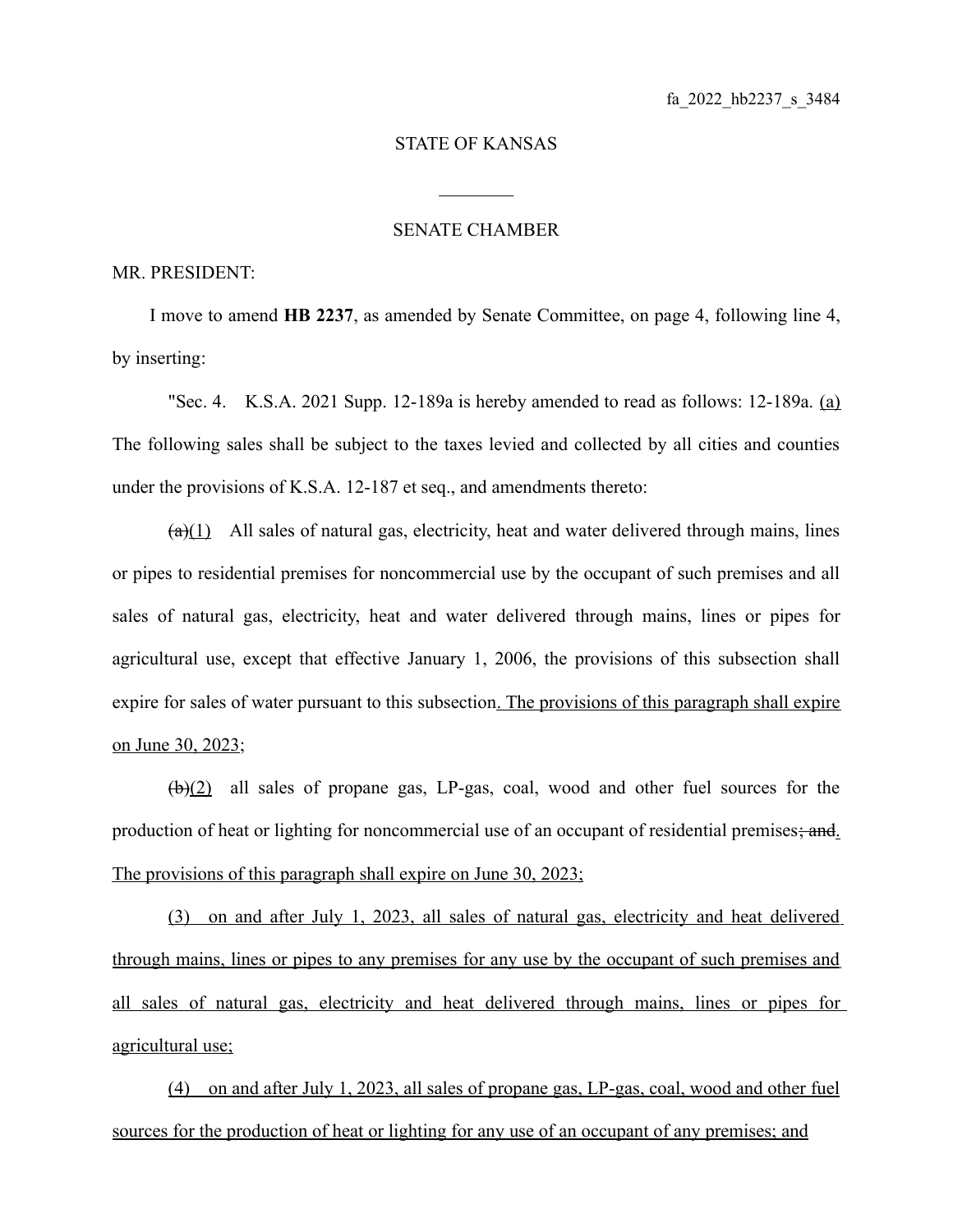(5) all sales of intrastate telephone and telegraph services for noncommercial use.

(b) On and after July 1, 2023, the governing body of any city or the board of county commissioners of any county may exempt all sales subject to tax under the provisions of subsection (a)(3) or (a)(4), or both, from the taxes levied by such city or county under the provisions of K.S.A. 12-187 et seq., and amendments thereto, by the adoption of an ordinance or resolution authorizing the exemption. A certified copy of the ordinance or resolution authorizing or repealing an exemption pursuant to this subsection shall be submitted to the director of taxation within 30 days after adoption of any such ordinance or resolution. The director of taxation shall cause such exemption to be applied at the same time and in the same manner provided for the administration of the state retailers' sales tax. The director of taxation shall confirm that all provisions of law applicable to the authorization of the exemption have been followed prior to causing the exemption. Any repeal of an exemption authorized pursuant to this subsection may be accomplished by the adoption of an ordinance or resolution so providing.

Sec. 5. K.S.A. 13-13a39 is hereby amended to read as follows: 13-13a39. The following Sales subject to the countywide and city retailers' sales tax pursuant to K.S.A. 12- 189a, and amendment thereto, shall also be subject to the taxes levied by Washburn University of Topeka under the provisions of K.S.A. 13-13a38, and amendments thereto:

(a) All sales of natural gas, electricity, heat and water delivered through mains, lines or pipes to residential premises for noncommercial use by the occupant of such premises and all sales of natural gas, electricity, heat and water delivered through mains, lines or pipes for agricultural use;

(b) all sales of propane gas, LP-gas, coal, wood and other fuel sources for the production of heat or lighting for noncommercial use of an occupant of residential premises; and

(c) all sales of intrastate telephone and telegraph services for noncommercial use.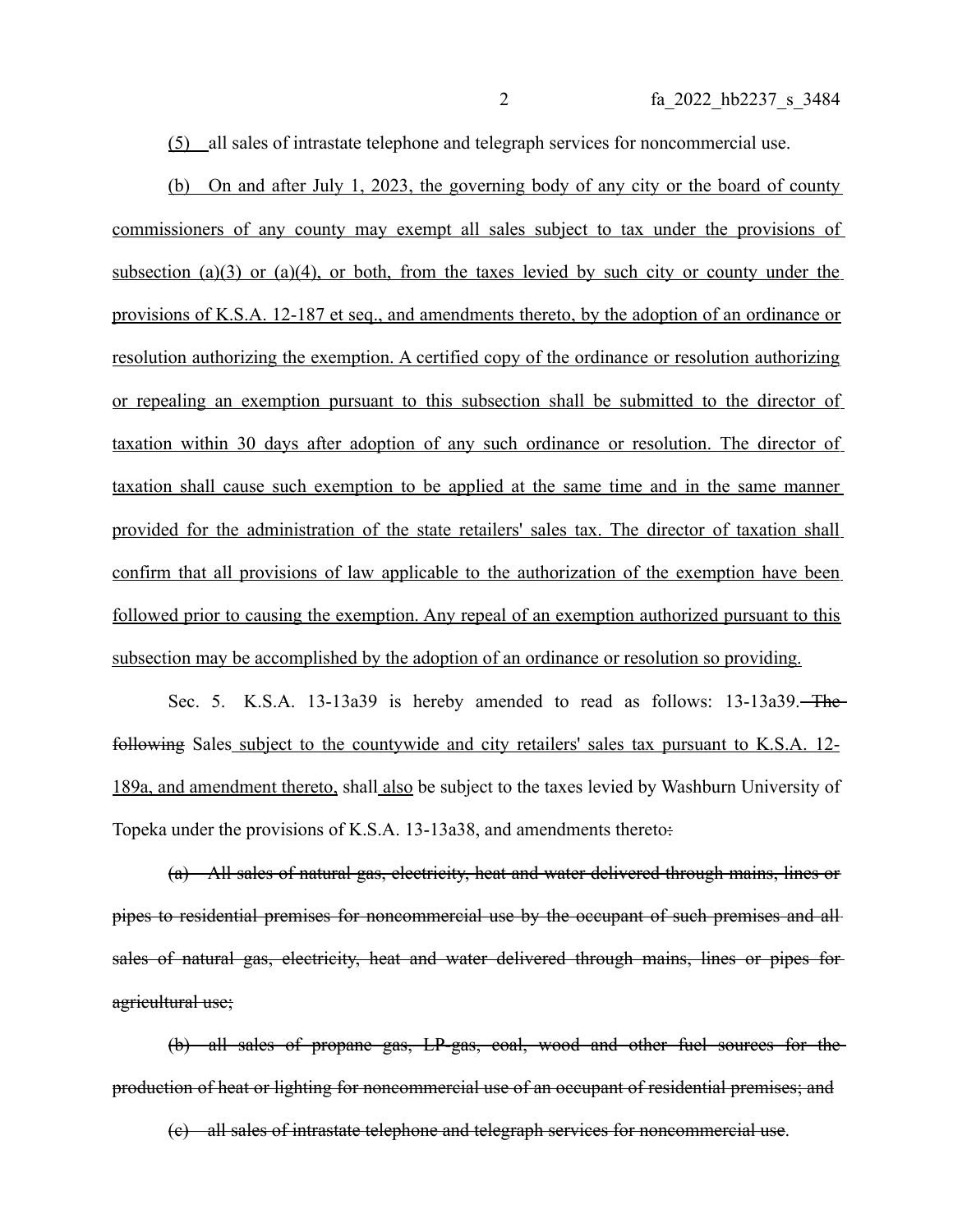Sec. 6. K.S.A. 2021 Supp. 79-3603 is hereby amended to read as follows: 79-3603. For the privilege of engaging in the business of selling tangible personal property at retail in this state or rendering or furnishing any of the services taxable under this act, there is hereby levied and there shall be collected and paid a tax at the rate of 6.5%. On and after July 1, 2021, 16.154% of the 6.5% rate imposed shall be levied for the state highway fund, the state highway fund purposes and those purposes specified in K.S.A. 68-416, and amendments thereto, and all revenue collected and received from such tax levy shall be deposited in the state highway fund. Within a redevelopment district established pursuant to K.S.A. 74-8921, and amendments thereto, there is hereby levied and there shall be collected and paid an additional tax at the rate of 2% until the earlier of the date the bonds issued to finance or refinance the redevelopment project have been paid in full or the final scheduled maturity of the first series of bonds issued to finance any part of the project. Such tax shall be imposed upon:

(a) The gross receipts received from the sale of tangible personal property at retail within this state;

(b) the gross receipts from intrastate, interstate or international telecommunications services and any ancillary services sourced to this state in accordance with K.S.A. 79-3673, and amendments thereto, except that telecommunications service does not include: (1) Any interstate or international 800 or 900 service; (2) any interstate or international private communications service as defined in K.S.A. 79-3673, and amendments thereto; (3) any value-added nonvoice data service; (4) any telecommunication service to a provider of telecommunication services which will be used to render telecommunications services, including carrier access services; or (5) any service or transaction defined in this section among entities classified as members of an affiliated group as provided by section 1504 of the federal internal revenue code of 1986, as in effect on January 1, 2001;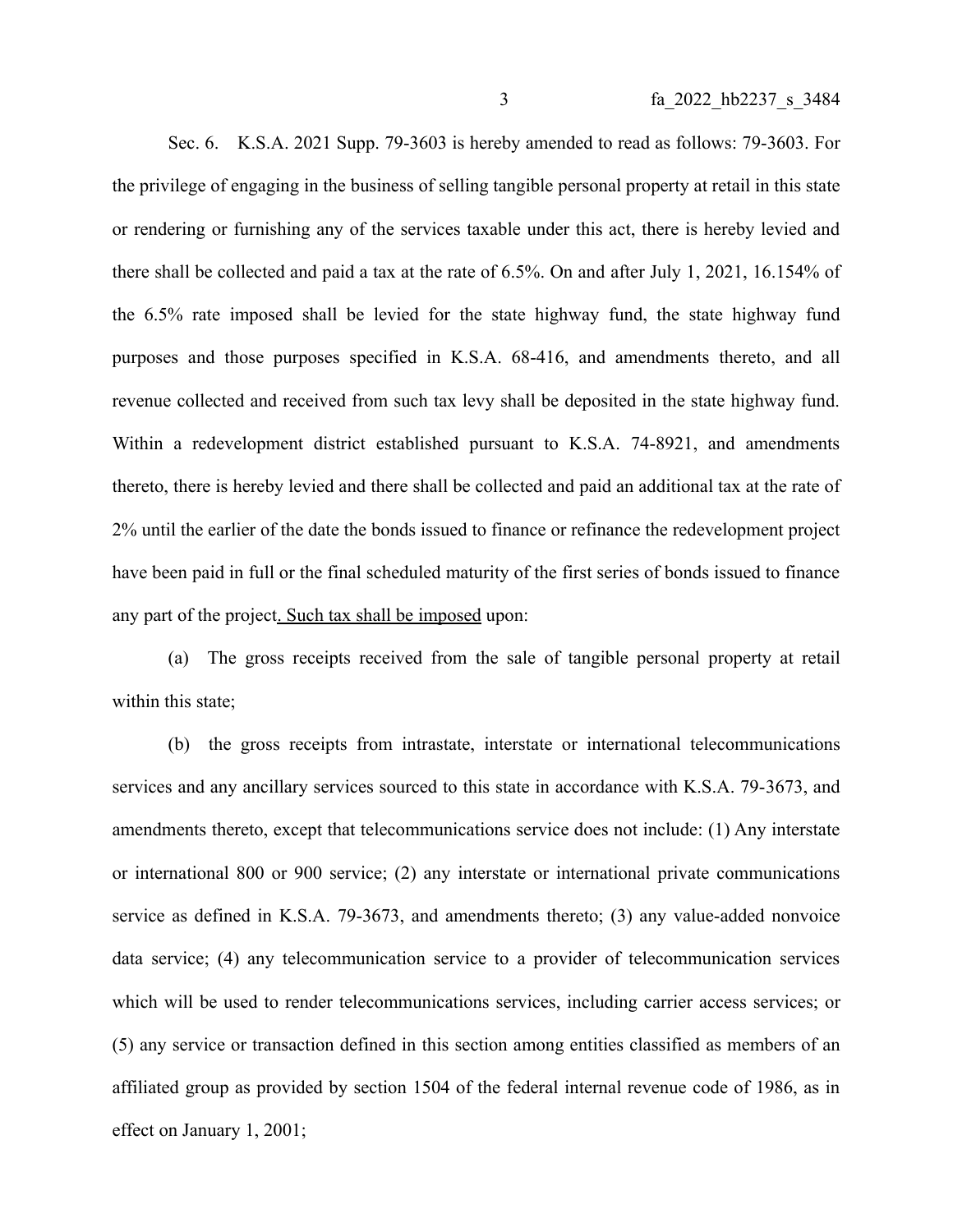(c) (1) the gross receipts from the sale or furnishing of gas, water, electricity and heat, which sale is not otherwise exempt from taxation under the provisions of this act, and whether furnished by municipally or privately owned utilities, except that, on and after January 1, 2006, for sales of gas, electricity and heat delivered through mains, lines or pipes to residential premises for noncommercial use by the occupant of such premises, and for agricultural use and also, for such use, all sales of propane gas, the state rate shall be 0%; and for all sales of propane gas, LP gas, coal, wood and other fuel sources for the production of heat or lighting for noncommercial use of an occupant of residential premises, the state rate shall be 0%, but such tax shall not be levied and collected upon the gross receipts from:  $(H)$  (A) The sale of a rural water district benefit unit;  $(2)$  (B) a water system impact fee, system enhancement fee or similar fee collected by a water supplier as a condition for establishing service; or  $\left(3\right)$  (C) connection or reconnection fees collected by a water supplier. The provisions of this paragraph shall expire on June 30, 2023; and

(2) on and after July 1, 2023, the gross receipts from the sale or furnishing of gas, water, electricity and heat, which sale is not otherwise exempt from taxation under the provisions of this act, and whether furnished by municipally or privately owned utilities, except that for sales of gas, electricity and heat delivered through mains, lines or pipes to any premises for any use by the occupant of such premises, and for agricultural use and also, for such use, all sales of propane gas, the state rate shall be 0%; and for all sales of propane gas, LP gas, coal, wood and other fuel sources for the production of heat or lighting for any use of an occupant of any premises, the state rate shall be 0%, but such tax shall not be levied and collected upon the gross receipts from: (A) The sale of a rural water district benefit unit; (B) a water system impact fee, system enhancement fee or similar fee collected by a water supplier as a condition for establishing service; or (C) connection or reconnection fees collected by a water supplier;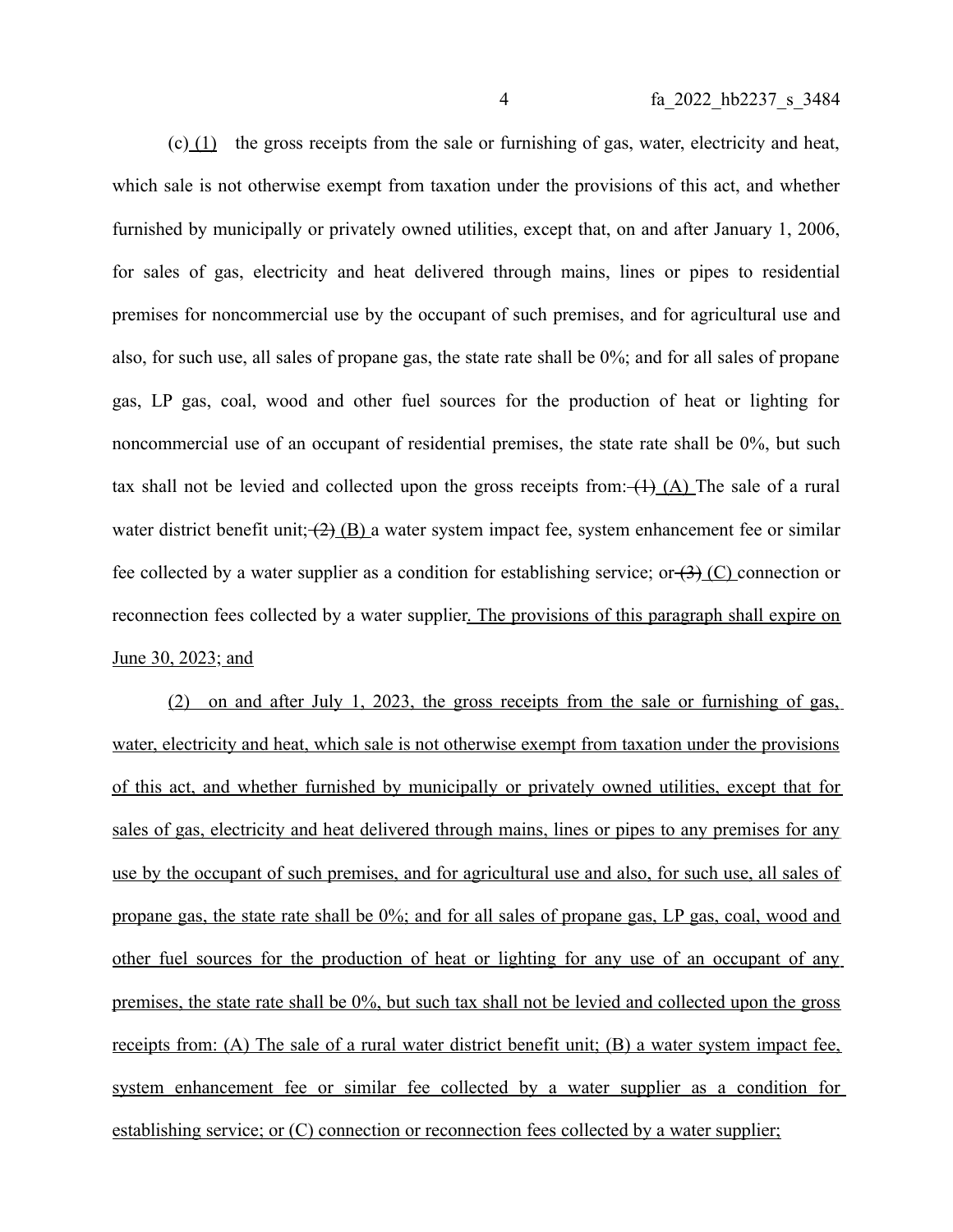(d) the gross receipts from the sale of meals or drinks furnished at any private club, drinking establishment, catered event, restaurant, eating house, dining car, hotel, drugstore or other place where meals or drinks are regularly sold to the public;

(e) the gross receipts from the sale of admissions to any place providing amusement, entertainment or recreation services including admissions to state, county, district and local fairs, but such tax shall not be levied and collected upon the gross receipts received from sales of admissions to any cultural and historical event which occurs triennially;

(f) the gross receipts from the operation of any coin-operated device dispensing or providing tangible personal property, amusement or other services except laundry services, whether automatic or manually operated;

(g) the gross receipts from the service of renting of rooms by hotels, as defined by K.S.A. 36-501, and amendments thereto, or by accommodation brokers, as defined by K.S.A. 12- 1692, and amendments thereto, but such tax shall not be levied and collected upon the gross receipts received from sales of such service to the federal government and any agency, officer or employee thereof in association with the performance of official government duties;

(h) the gross receipts from the service of renting or leasing of tangible personal property except such tax shall not apply to the renting or leasing of machinery, equipment or other personal property owned by a city and purchased from the proceeds of industrial revenue bonds issued prior to July 1, 1973, in accordance with the provisions of K.S.A. 12-1740 through 12-1749, and amendments thereto, and any city or lessee renting or leasing such machinery, equipment or other personal property purchased with the proceeds of such bonds who shall have paid a tax under the provisions of this section upon sales made prior to July 1, 1973, shall be entitled to a refund from the sales tax refund fund of all taxes paid thereon;

(i) the gross receipts from the rendering of dry cleaning, pressing, dyeing and laundry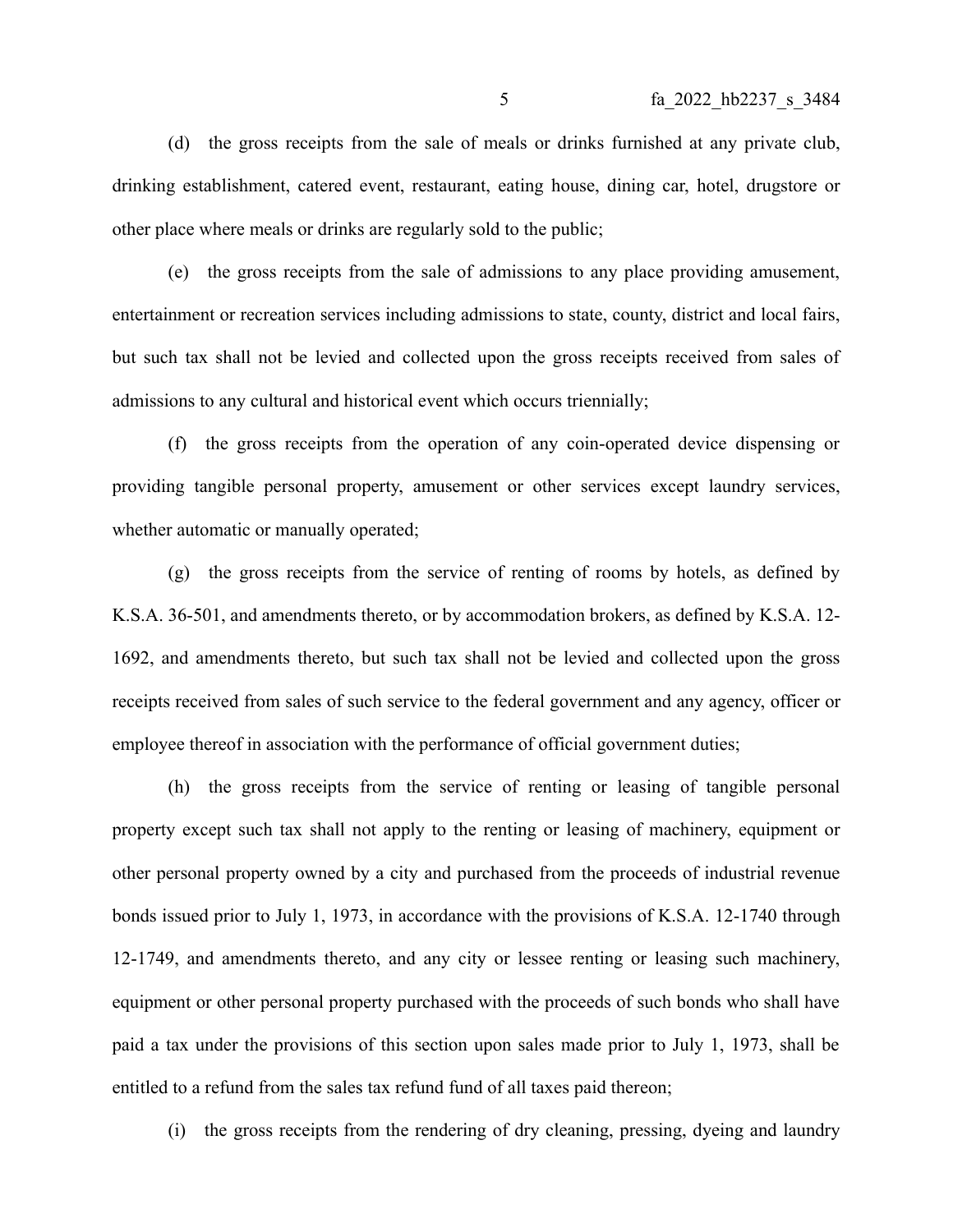services except laundry services rendered through a coin-operated device whether automatic or manually operated;

(j) the gross receipts from the rendering of the services of washing and washing and waxing of vehicles;

(k) the gross receipts from cable, community antennae and other subscriber radio and television services;

(l) (1) except as otherwise provided by paragraph (2), the gross receipts received from the sales of tangible personal property to all contractors, subcontractors or repairmen for use by them in erecting structures, or building on, or otherwise improving, altering, or repairing real or personal property.

(2) Any such contractor, subcontractor or repairman who maintains an inventory of such property both for sale at retail and for use by them for the purposes described by paragraph (1) shall be deemed a retailer with respect to purchases for and sales from such inventory, except that the gross receipts received from any such sale, other than a sale at retail, shall be equal to the total purchase price paid for such property and the tax imposed thereon shall be paid by the deemed retailer;

(m) the gross receipts received from fees and charges by public and private clubs, drinking establishments, organizations and businesses for participation in sports, games and other recreational activities, but such tax shall not be levied and collected upon the gross receipts received from: (1) Fees and charges by any political subdivision, by any organization exempt from property taxation pursuant to K.S.A. 79-201 *Ninth*, and amendments thereto, or by any youth recreation organization exclusively providing services to persons 18 years of age or younger which is exempt from federal income taxation pursuant to section  $501(c)(3)$  of the federal internal revenue code of 1986, for participation in sports, games and other recreational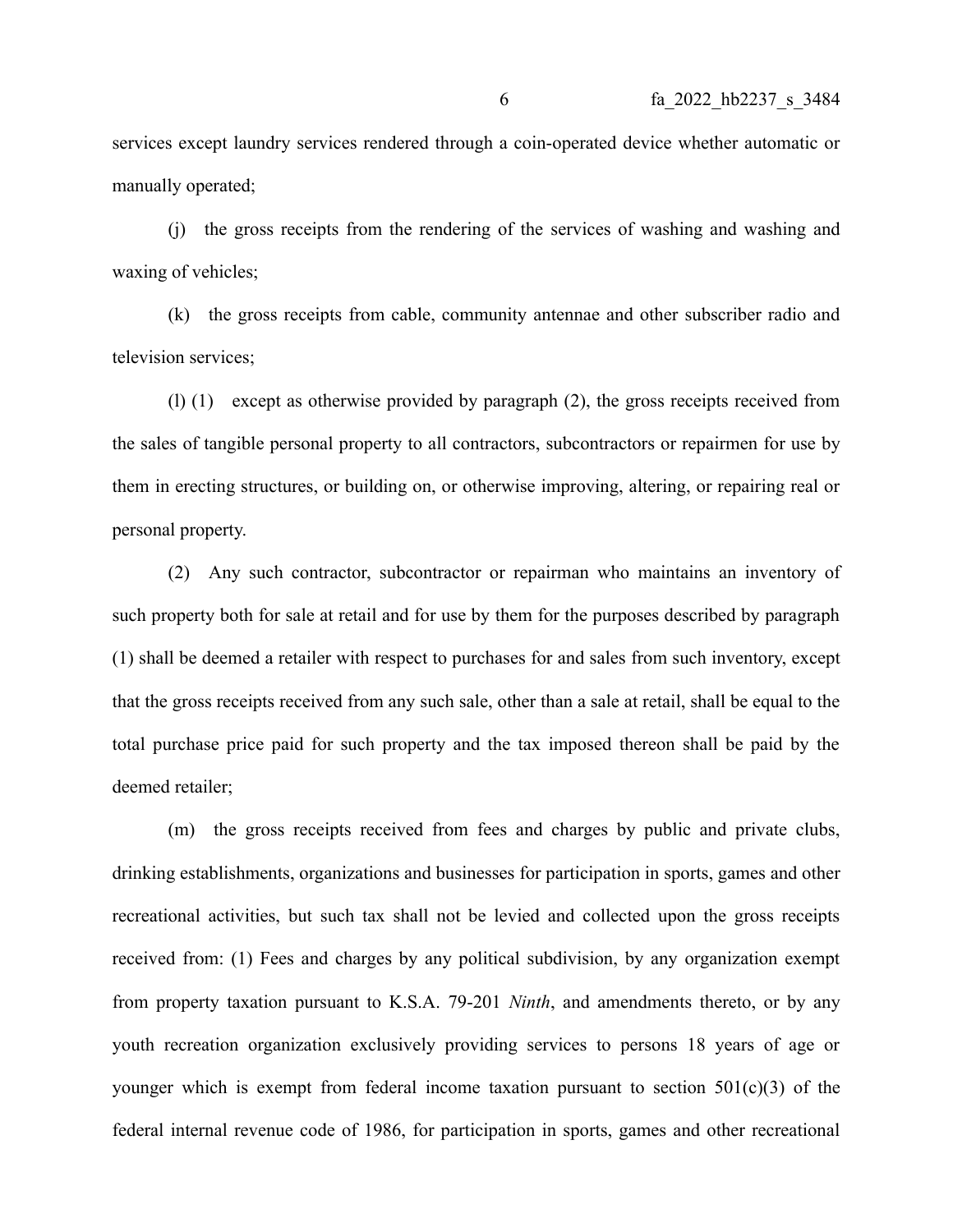activities; and (2) entry fees and charges for participation in a special event or tournament sanctioned by a national sporting association to which spectators are charged an admission which is taxable pursuant to subsection (e);

(n) the gross receipts received from dues charged by public and private clubs, drinking establishments, organizations and businesses, payment of which entitles a member to the use of facilities for recreation or entertainment, but such tax shall not be levied and collected upon the gross receipts received from: (1) Dues charged by any organization exempt from property taxation pursuant to K.S.A. 79-201 *Eighth* and *Ninth*, and amendments thereto; and (2) sales of memberships in a nonprofit organization which is exempt from federal income taxation pursuant to section  $501(c)(3)$  of the federal internal revenue code of 1986, and whose purpose is to support the operation of a nonprofit zoo;

(o) the gross receipts received from the isolated or occasional sale of motor vehicles or trailers but not including: (1) The transfer of motor vehicles or trailers by a person to a corporation or limited liability company solely in exchange for stock securities or membership interest in such corporation or limited liability company; (2) the transfer of motor vehicles or trailers by one corporation or limited liability company to another when all of the assets of such corporation or limited liability company are transferred to such other corporation or limited liability company; or (3) the sale of motor vehicles or trailers which are subject to taxation pursuant to the provisions of K.S.A. 79-5101 et seq., and amendments thereto, by an immediate family member to another immediate family member. For the purposes of paragraph (3), immediate family member means lineal ascendants or descendants, and their spouses. Any amount of sales tax paid pursuant to the Kansas retailers sales tax act on the isolated or occasional sale of motor vehicles or trailers on and after July 1, 2004, which the base for computing the tax was the value pursuant to K.S.A. 79-5105(a),  $(b)(1)$  and  $(b)(2)$ , and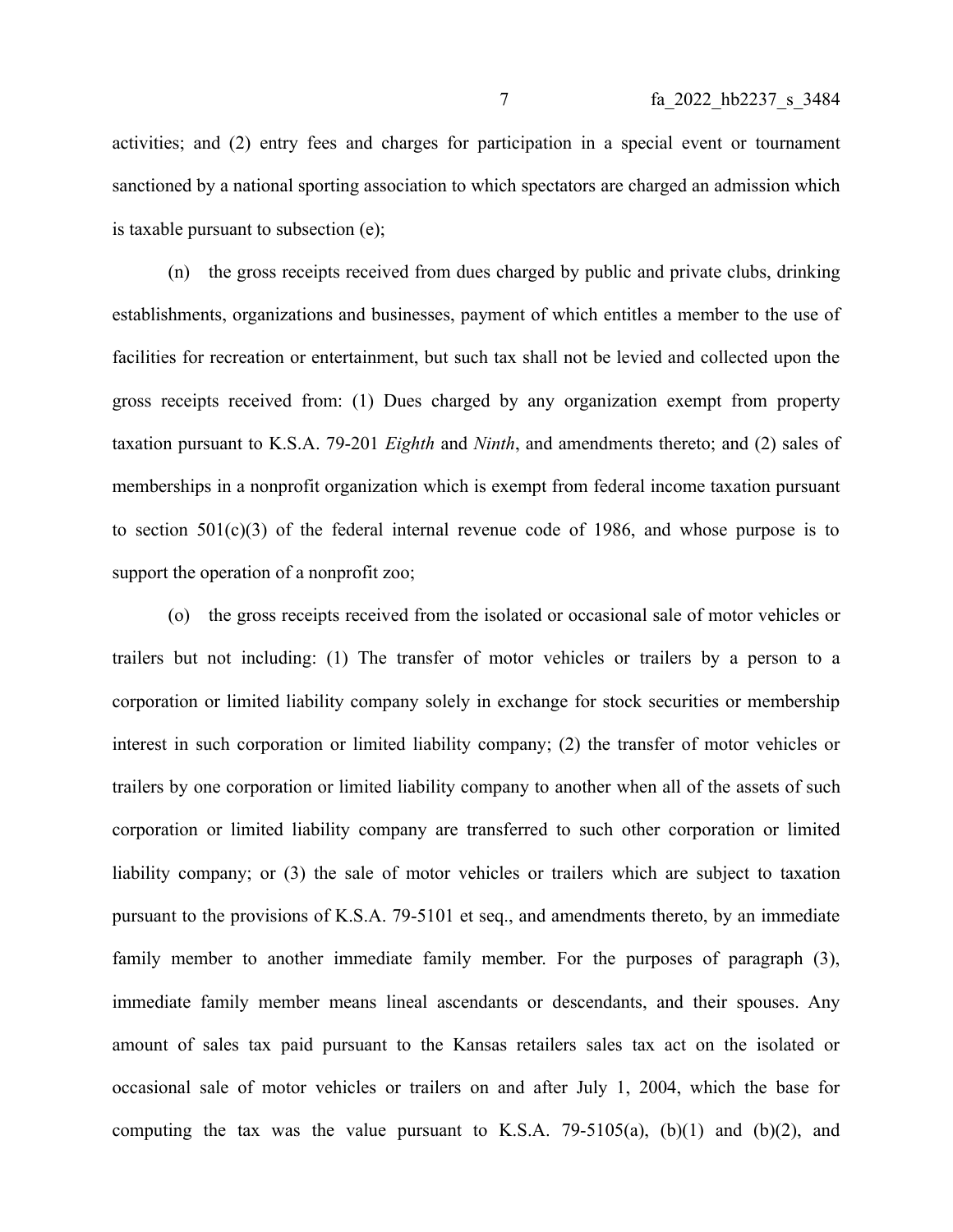amendments thereto, when such amount was higher than the amount of sales tax which would have been paid under the law as it existed on June 30, 2004, shall be refunded to the taxpayer pursuant to the procedure prescribed by this section. Such refund shall be in an amount equal to the difference between the amount of sales tax paid by the taxpayer and the amount of sales tax which would have been paid by the taxpayer under the law as it existed on June 30, 2004. Each claim for a sales tax refund shall be verified and submitted not later than six months from the effective date of this act to the director of taxation upon forms furnished by the director and shall be accompanied by any additional documentation required by the director. The director shall review each claim and shall refund that amount of tax paid as provided by this act. All such refunds shall be paid from the sales tax refund fund, upon warrants of the director of accounts and reports pursuant to vouchers approved by the director of taxation or the director's designee. No refund for an amount less than \$10 shall be paid pursuant to this act. In determining the base for computing the tax on such isolated or occasional sale, the fair market value of any motor vehicle or trailer traded in by the purchaser to the seller may be deducted from the selling price;

(p) the gross receipts received for the service of installing or applying tangible personal property which when installed or applied is not being held for sale in the regular course of business, and whether or not such tangible personal property when installed or applied remains tangible personal property or becomes a part of real estate, except that no tax shall be imposed upon the service of installing or applying tangible personal property in connection with the original construction of a building or facility, the original construction, reconstruction, restoration, remodeling, renovation, repair or replacement of a residence or the construction, reconstruction, restoration, replacement or repair of a bridge or highway.

For the purposes of this subsection:

(1) "Original construction" shall mean the first or initial construction of a new building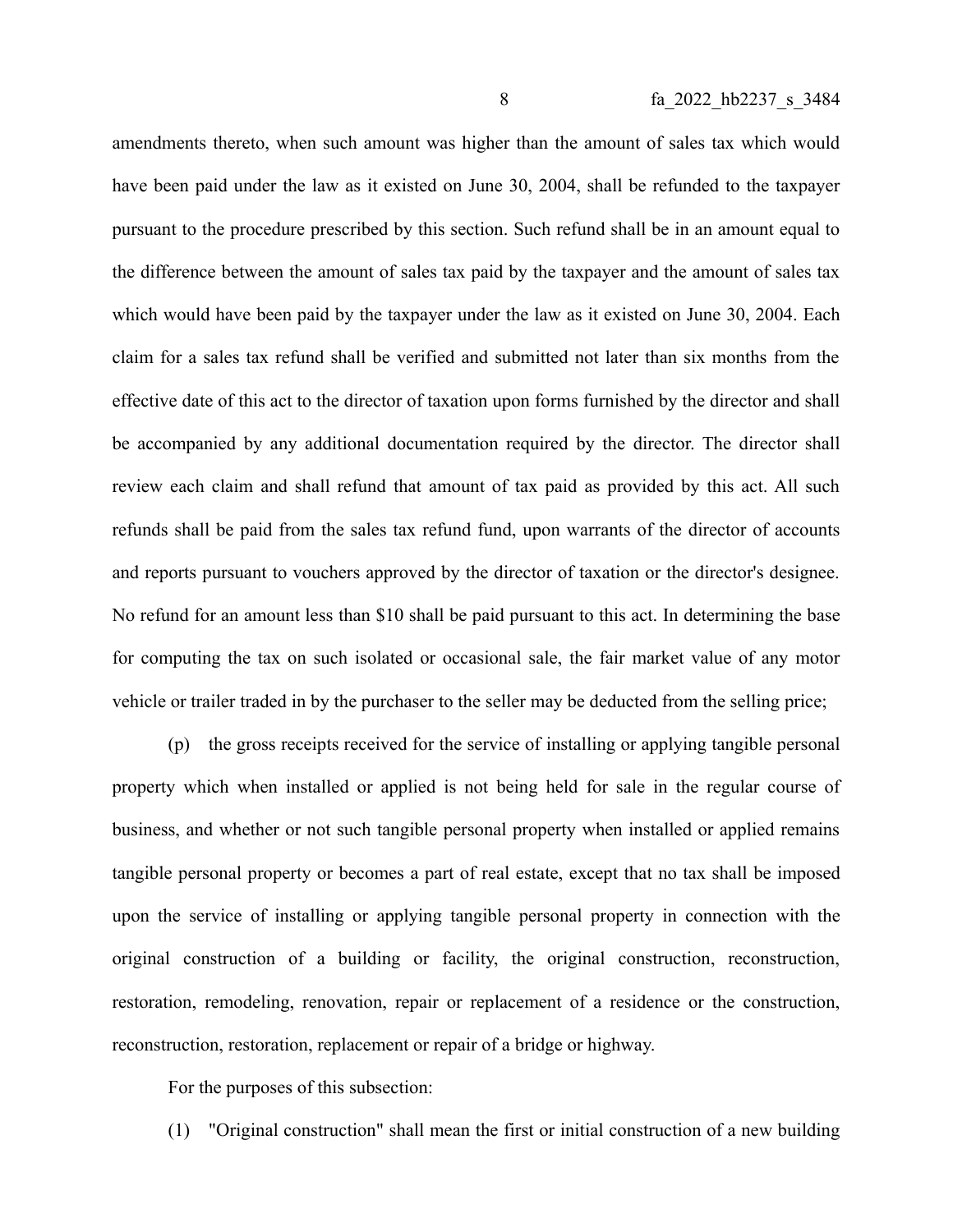or facility. The term "original construction" shall include the addition of an entire room or floor to any existing building or facility, the completion of any unfinished portion of any existing building or facility and the restoration, reconstruction or replacement of a building, facility or utility structure damaged or destroyed by fire, flood, tornado, lightning, explosion, windstorm, ice loading and attendant winds, terrorism or earthquake, but such term, except with regard to a residence, shall not include replacement, remodeling, restoration, renovation or reconstruction under any other circumstances;

(2) "building" shall mean only those enclosures within which individuals customarily are employed, or which are customarily used to house machinery, equipment or other property, and including the land improvements immediately surrounding such building;

(3) "facility" shall mean a mill, plant, refinery, oil or gas well, water well, feedlot or any conveyance, transmission or distribution line of any cooperative, nonprofit, membership corporation organized under or subject to the provisions of K.S.A. 17-4601 et seq., and amendments thereto, or municipal or quasi-municipal corporation, including the land improvements immediately surrounding such facility;

(4) "residence" shall mean only those enclosures within which individuals customarily live;

(5) "utility structure" shall mean transmission and distribution lines owned by an independent transmission company or cooperative, the Kansas electric transmission authority or natural gas or electric public utility; and

(6) "windstorm" shall mean straight line winds of at least 80 miles per hour as determined by a recognized meteorological reporting agency or organization;

(q) the gross receipts received for the service of repairing, servicing, altering or maintaining tangible personal property which when such services are rendered is not being held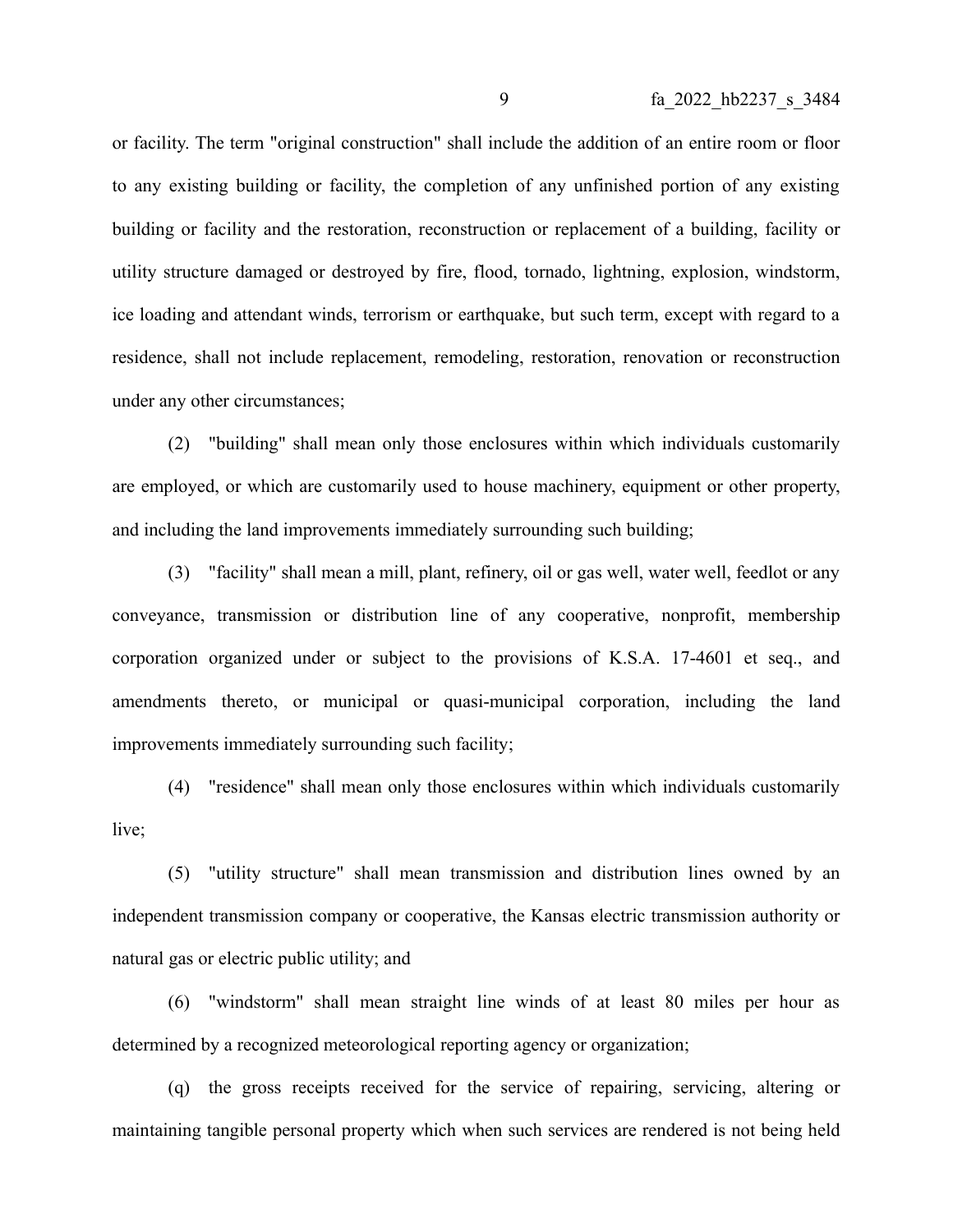for sale in the regular course of business, and whether or not any tangible personal property is transferred in connection therewith. The tax imposed by this subsection shall be applicable to the services of repairing, servicing, altering or maintaining an item of tangible personal property which has been and is fastened to, connected with or built into real property;

(r) the gross receipts from fees or charges made under service or maintenance agreement contracts for services, charges for the providing of which are taxable under the provisions of subsection (p) or (q);

(s) on and after January 1, 2005, the gross receipts received from the sale of prewritten computer software and the sale of the services of modifying, altering, updating or maintaining prewritten computer software, whether the prewritten computer software is installed or delivered electronically by tangible storage media physically transferred to the purchaser or by load and leave;

(t) the gross receipts received for telephone answering services;

(u) the gross receipts received from the sale of prepaid calling service and prepaid wireless calling service as defined in K.S.A. 79-3673, and amendments thereto;

(v) all sales of bingo cards, bingo faces and instant bingo tickets by licensees under K.S.A. 75-5171 et seq., and amendments thereto, shall be exempt from taxes imposed pursuant to this section; and

(w) all sales of charitable raffle tickets in accordance with K.S.A. 75-5171 et seq., and amendments thereto, shall be exempt from taxes imposed pursuant to this section.

Sec. 7. K.S.A. 79-3607 is hereby amended to read as follows: 79-3607. (a) Retailers shall make returns to the director at the times prescribed by this section in the manner prescribed by the director, including electronic filing, upon forms or format prescribed by the director stating: (1) The name and address of the retailer; (2) the total amount of gross sales of all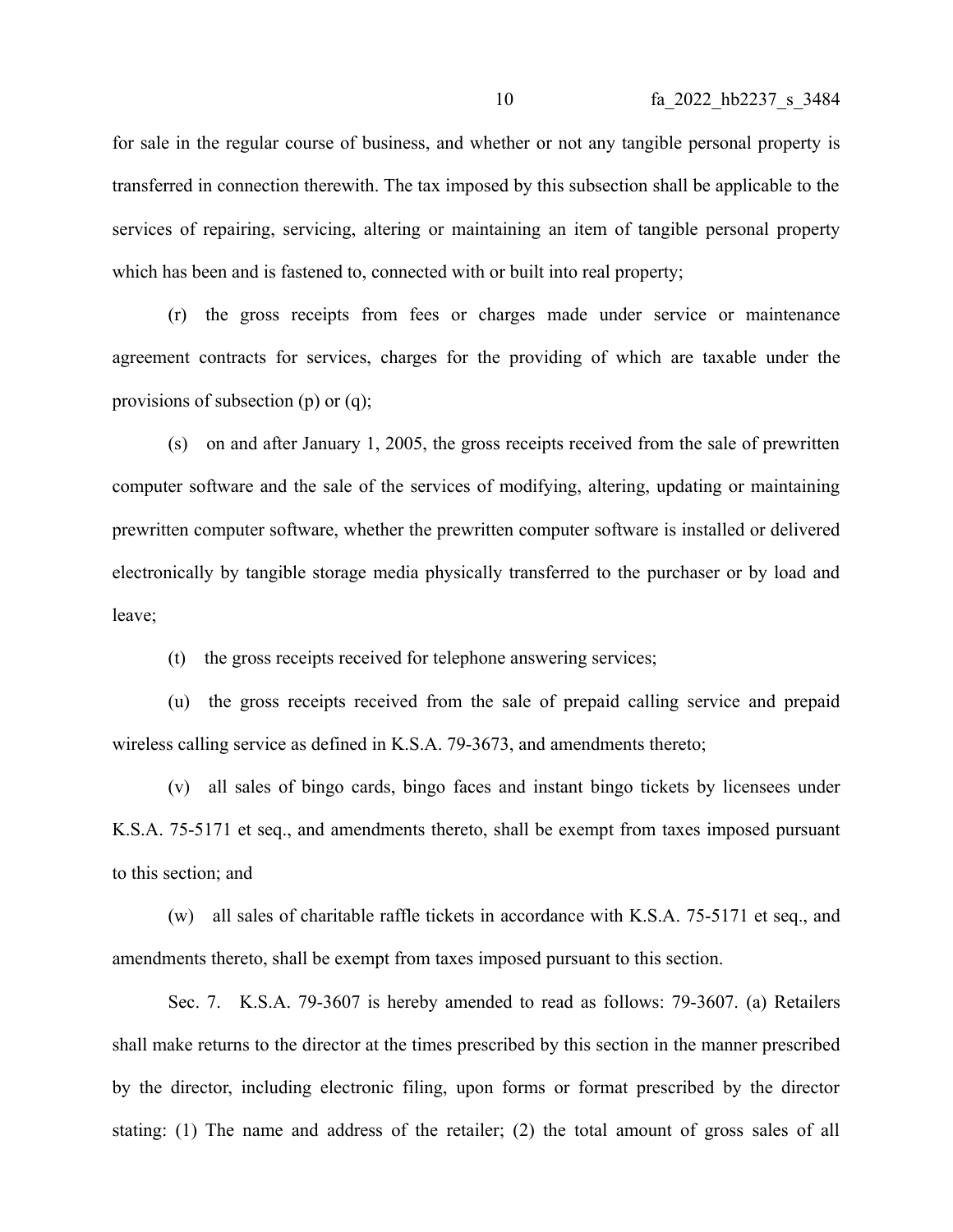tangible personal property and taxable services rendered by the retailer during the period for which the return is made; (3) the total amount received during the period for which the return is made on charge and time sales of tangible personal property made and taxable services rendered prior to the period for which the return is made; (4) deductions allowed by law from such total amount of gross sales and from total amount received during the period for which the return is made on such charge and time sales; (5) receipts during the period for which the return is made from the total amount of sales of tangible personal property and taxable services rendered during such period in the course of such business, after deductions allowed by law have been made; (6) receipts during the period for which the return is made from charge and time sales of tangible personal property made and taxable services rendered prior to such period in the course of such business, after deductions allowed by law have been made; (7) gross receipts during the period for which the return is made from sales of tangible personal property and taxable services rendered in the course of such business upon the basis of which the tax is imposed. The return shall include such other pertinent information as the director may require. In making such return, the retailer shall determine the market value of any consideration, other than money, received in connection with the sale of any tangible personal property in the course of the business and shall include such value in the return. Such value shall be subject to review and revision by the director as hereinafter provided. Refunds made by the retailer during the period for which the return is made on account of tangible personal property returned to the retailer shall be allowed as a deduction under paragraph (4) of this section in case the retailer has theretofore included the receipts from such sale in a return made by such retailer and paid taxes therein imposed by this act. The retailer shall, at the time of making such return, pay to the director the amount of tax herein imposed, except as otherwise provided in this section. The director may extend the time for making returns and paying the tax required by this act for any period not to exceed 60 days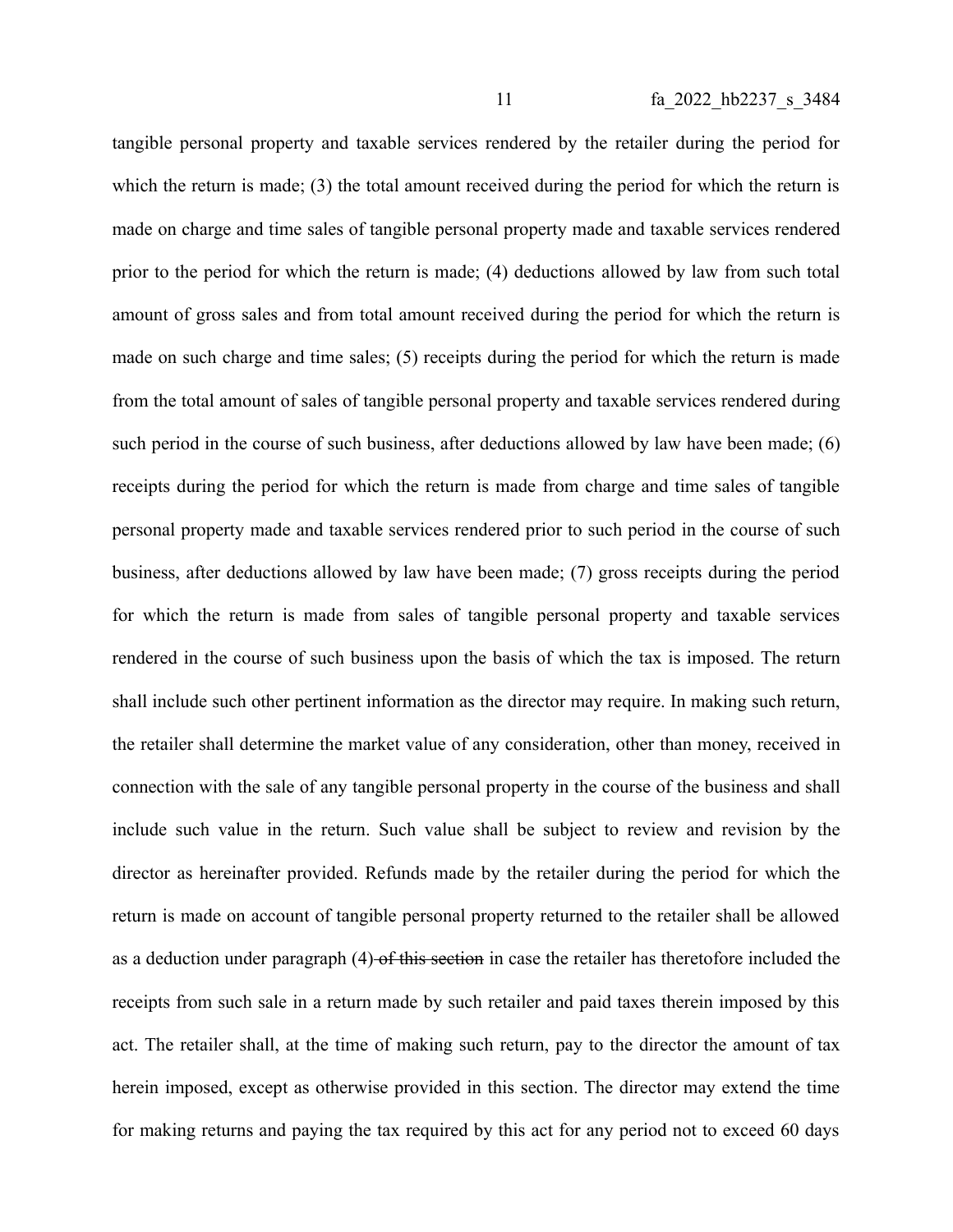under such rules and regulations as the secretary of revenue may prescribe.

(b) (1) When the total tax for which any retailer is liable under this act, does not exceed the sum of \$400 in any calendar year, the retailer shall file an annual return on or before January 25 of the following year. When the total tax liability does not exceed \$4,000 in any calendar year, the retailer shall file returns quarterly on or before the  $25<sup>th</sup>$  day of the month following the end of each calendar quarter. When the total tax liability exceeds \$4,000 in any calendar year, the retailer shall file a return for each month on or before the  $25<sup>th</sup>$  day of the following month. When the total tax liability exceeds \$40,000 in any calendar year, the retailer shall be required to pay the sales tax liability for the first 15 days of each month to the director on or before the  $25<sup>th</sup>$  day of that month. Any such payment shall accompany the return filed for the preceding month. A retailer will be considered to have complied with the requirements to pay the first 15 days' liability for any month if, on or before the  $25<sup>th</sup>$  day of that month, the retailer paid 90% of the liability for that fifteen-day period, or 50% of such retailer's liability in the immediate preceding calendar year for the same month as the month in which the fifteen-day period occurs computed at the rate applicable in the month in which the fifteen-day period occurs, and, in either case, paid any underpayment with the payment required on or before the  $25<sup>th</sup>$  day of the following month. Such retailers shall pay their sales tax liabilities for the remainder of each such month at the time of filing the return for such month. The provisions of this paragraph shall expire on December 31, 2022.

(2) On and after January 1, 2023, the retailer shall file:

(A) An annual return on or before January 25 of the following year when the total tax for which any retailer is liable under this act does not exceed the sum of \$1,000 in any calendar year;

(B) returns quarterly on or before the  $25<sup>th</sup>$  day of the month following the end of each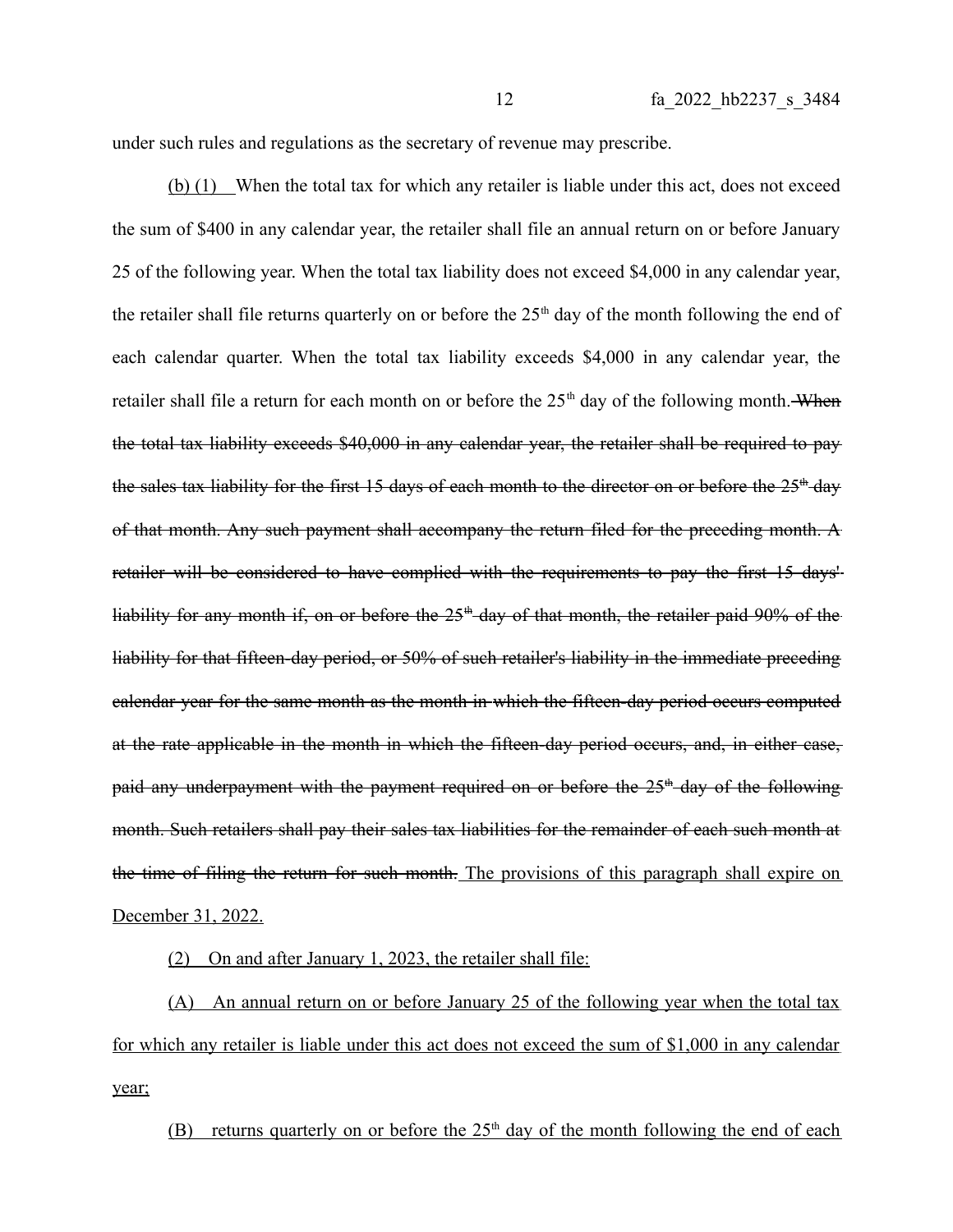calendar quarter when the total tax liability does not exceed \$5,000 in any calendar year; or

(C) a return for each month on or before the  $25<sup>th</sup>$  day of the following month when the total tax liability exceeds \$5,000 in any calendar year.

(3) Determinations of amounts of liability in a calendar year for purposes of determining filing requirements shall be made by the director upon the basis of amounts of liability by those retailers during the preceding calendar year or by estimates in cases of retailers having no previous sales tax histories. The director is hereby authorized to modify the filing schedule for any retailer when it is apparent that the original determination was inaccurate.

 $(\frac{b}{c})$  All model 1, model 2 and model 3 sellers are required to file returns electronically. Any model 1, model 2 or model 3 seller may submit its sales and use tax returns in a simplified format approved by the director. Any seller that is registered under the agreement, which does not have a legal requirement to register in this state, and is not a model 1, model 2 or model 3 seller, may submit its sales and use tax returns as follows:

(1) Upon registration, the director shall provide to the seller the returns required;

(2) seller shall file a return anytime within one year of the month of initial registration, and future returns are required on an annual basis in succeeding years; and

(3) in addition to the returns required in subsection  $(b)(2)$  (c)(2), sellers are required to submit returns in the month following any month in which they have accumulated state and local sales tax funds for this state in the amount of \$1,600 or more.";

Also on page 4, in line 5, after "K.S.A." by inserting "13-13a39,"; also in line 5, by striking "and" and inserting a comma; also in line 5, after "79-32,267" by inserting "79-3607 and 79-3607, as amended by section 3 of chapter 83 of the 2021 Session Laws of Kansas, and K.S.A. 2021 Supp. 12-189a and 79-3603";

And by renumbering sections accordingly;